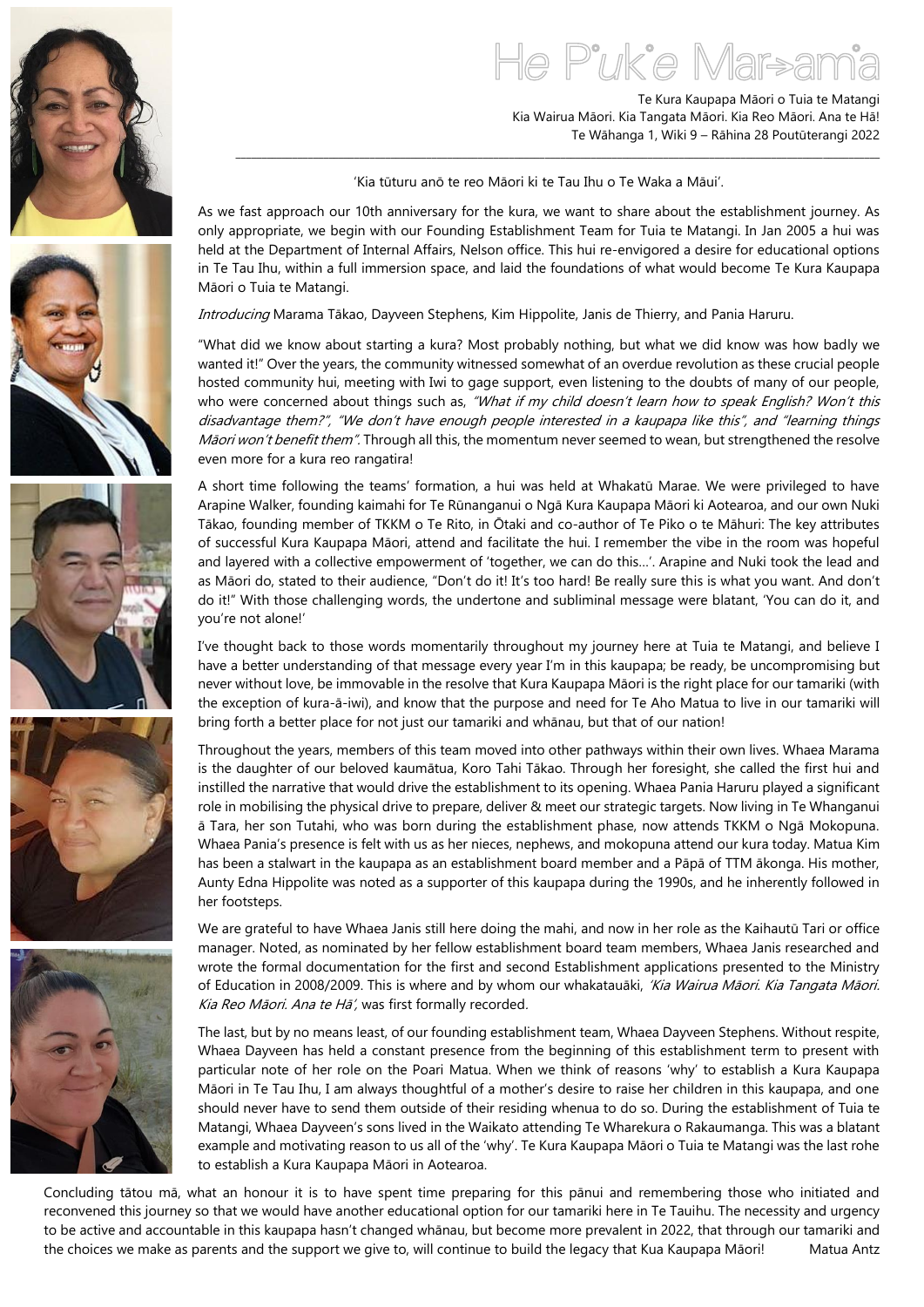# Waatdaka

| Hui whānau @kura 6pm-7.30pm       | 24/5, 21/6, 2  |
|-----------------------------------|----------------|
|                                   | 27/9, 22/11    |
| Hui Poari @kura 4.30pm-6.30pm     | 23/5, 20/6, 27 |
|                                   | 26/9, 22/11,   |
| Kia Wairua Māori - Ana te Hā! T1  | Tues 12 April  |
| Term 1 last day                   | Thur 14 April  |
| Arahanga - Easter weekend         | 15-18/19 Apr   |
| Term 2 starts                     | Mon 2 May, 8   |
| T2 2022, Pōwhiri                  | Tues 3 May,    |
| Kaiurungi Pouako Only Day         | Fri 20 May     |
| Te Tauihu Te Hurihanganui         | Fri 3 June     |
| <b>Education Symposium</b>        |                |
| NMKR   Nayland College            | Fri 10 June    |
| Queens Birthday long wknd         | Mon 6 June     |
| Matariki 1st PH observation       | Fri 24 June    |
| Huritau Tuangāhuru                | Mon 4 – Fri 8  |
| Kia Tangata Māori - Ana te Hā! T2 | Tues 5 July    |
| Term 2 last day                   | Fri 8 July     |
| Term 3 starts                     | Mon 25 July,   |
| T3 2022, Pōwhiri                  | Tues 26 July,  |
| Mātua-Akonga-Pouako               | Tues 13 & W    |
| Goals Review hui                  |                |
| Kia Reo Māori - Ana te Hā! T3     | Tues 27 Sept   |
| Term 3 last day                   | Fri 30 Septen  |
| Term 4 starts                     | Mon 17 Oct,    |
| T4 2022, Pōwhiri                  | Tues 18 Oct,   |
| Labour long wknd                  | Mon 24 Oct     |
| Ana te Hā! He Rangi WHAKANUI      | Thurs 8 Dec,   |
| Term 4 last day                   | Wed 14 Dece    |

 $\begin{array}{|c|c|c|c|}\n\hline\n & 24/5 & 21/6 & 26/7 & 23/8 \\
\hline\n\end{array}$ 23/5, 20/6, 27/7, 22/8, 18/12 Tues 12 April ril (Ed.obs)  $8.40$ am  $10am$ 

8 July 8.40am 10am ed 14 Sept

tember nber 8.40am  $10<sub>am</sub>$  $11am$ ember

We aim to update this wātaka for every fortnightly edition. These dates can also be found on the kura website



### R A N G I P O U A K O R Ā M E R E 20 H A R A T U A

There will be a Pouako Only Day for Kaiurungi ākonga (yr9-yr13) on Friday 20 May 2022. Whaea Treena and Tuakana Daedae will be in Invercargill for training. Please be sure to mark your wātaka. If you have any questions, please contact either Whaea Treena or Tuakana Daedae directly.





Yesterday the ākonga were treated to a day out, attending BOUNCE, in Tahuna and then off to the movies in town. Whilst there was an underlying need to be offsite, the opportunity to have everyone, including our pouako, have some time-out, seemed to be much needed by all!

As you may be aware, during the term, there have been several plumbing issues in the student wharepaku. This plumbing job was scheduled to take place during our last Pouako Only days, but unfortunately, COVID negated this being able to take place. We had then organised, with fingers crossed, the plumbing to be re-scheduled in the holidays, but, we literally 'sprung a leak'. We thank Glen Miller Plumbing for fast-tracking their availability and making a significant start on fixing this issue permanently. Any further work will happen during the holidays. Until then, we are confident that the plumbing is safe, meets our health standards, and the needs of our ākonga and kaimahi.



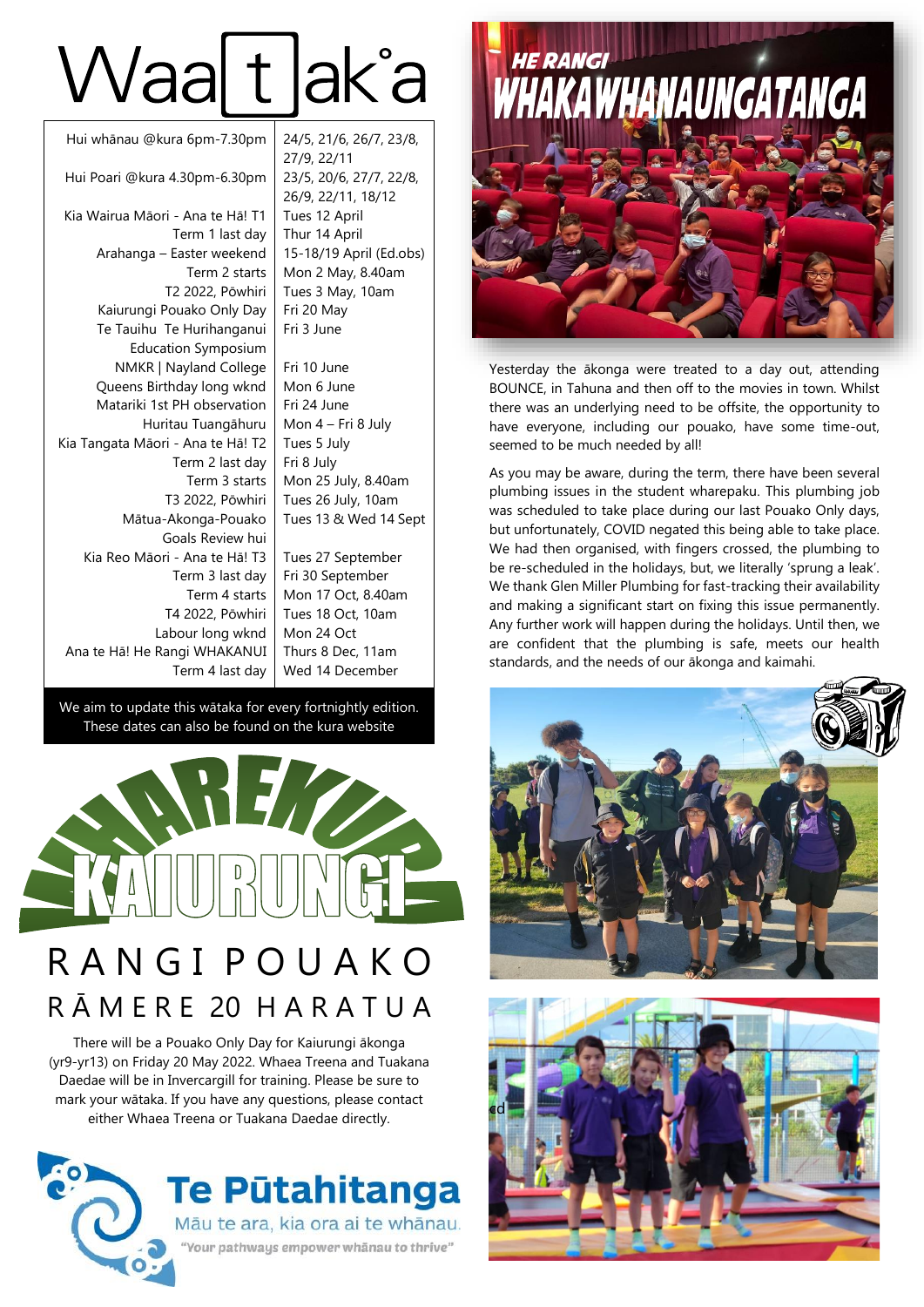#### **POITARAWHITI**



Nau mai, haere mai! Piki mai, kaka. mai raa, e te whaanau, araa ki a Whaea Niki raaua ko Matua Kawana Waitai. Tokotoru aa raaua tamarikiriki e tiimata ana ki te kura hei te waahanga hou. Noo maatou te whiwhi i a koutou tamariki a Kaiya, raatou ko Laura, ko Cayden.

Kia moohio pai mai taatou, he toki a Whaea Niki moo te taha ki te poitarawhiti, noo reira, koia teeraa ka whakahaere it te poitarawhiti moo too taatou kura. Haria mai too kete , Whaea. E tuuwhera nei ngaa ringa ki a koe Whaea NIki, otiraa ki a koutou te whaanau Waitai. Ko Whaea NIki te kaiwhakahaere potarawhiti, noo reira, maana anoo e kohi koorero, e tuku koorero.

#### Waahanga 2

Let's get some Tuia netball teams on the court this season!

- Starts Term 2, Week 2 on Saturday 14th of May in Stoke
- Boys up to age 11, can play (3 boys only per team)
- Teams are Year1/2; Year3/4; Year5/6; Year7/8
- wharekura (e hine maa, check if there are other whanau members who can commit as well)
- Interim uniform is black shorts and purple kura top.

Comment with child/ren's name/s, and year group. We need these numbers by the end of next week (Friday 8 April), to give a fair indication of whether we can field a team/s, and move to the next stage of registrations. This is a great way to compliment your child/ren's schooling and home life.



To support our Puna Reo Establishment team with their many logistics, please find a reminder of key elements that we may want to know, or know others who should/could/might want to know also...

#### S E E K I N G KA I M A H I

In the next few months, advertising will begin to find skilled, experienced kaimahi for our Puna Reo. Some of those roles will be qualified senior Pouako, other teaching kaimahi, and administration position(s). If you or anyone else you may know, is interested in applying for these positions, please feel free to come and have a kōrero with Whaea Janis in the tari. She will be able to give you an overview of what's available, and an update on the process and timeframes.

REGISTER. YOUR. TAMARIKI. NOW We are working with the MoE regulations and licensing requirements for the Puna Reo, which will determine our allowable numbers for mokopuna. We have a growing registration list and encourage anyone who wants to enrol their tamariki, to contact Whaea Janis in the tari as soon as possible to register your intent to enrol.



## M R G H O E T E A R T

In collaboration with Te Puni Kōkiri, Mr G Hoete will be running a wānanga specifically for Te Tauihu Iwi rangatahi Mon 2-Tues 3 May here in Whakatū. Drawing from his and his wife's personal experiences, this kaupapa brings light to the challenges of te ao hurihuri and the real struggles that many face every day. As the name suggests – Tūmanako - it's a kaupapa of hope. One which empowers rangatahi to personify these challenges, allow pūrākau from the rohe, and their visions of hope to come to fruition through mahi toi.

TKKM o Tuia te Matangi has been offered positions for our rangatahi to participate, for which we are grateful. There is a set criterion and our Kaiurungi pouako are working with our ākonga in determining who shall attend. Mātua mā, we encourage you to kōrero with your child/ren so they can talk with you about how things are going in this space...

MOT

2022 has seen an increase in reanga physical activity and Education Outside of The Classroom. Last year we strongly promoted that kura embossed P.E tees was a compulsory purchase & wear for our yr7-yr13 students. This was in preparation for the compulsivity of

wearing them. To date, we are monitoring this expectation, and working with Pouako to have 100% of our age-correct ākonga wearing the P.E tees. If whānau are struggling financially, please DO NOT HESITATE to kōrero with your childs' pouako or the Kaihautū Tari. We don't want any of our tamariki feeling burdened when there is no need. Solid black coloured sports shorts can be purchased from most clothing retail stores.